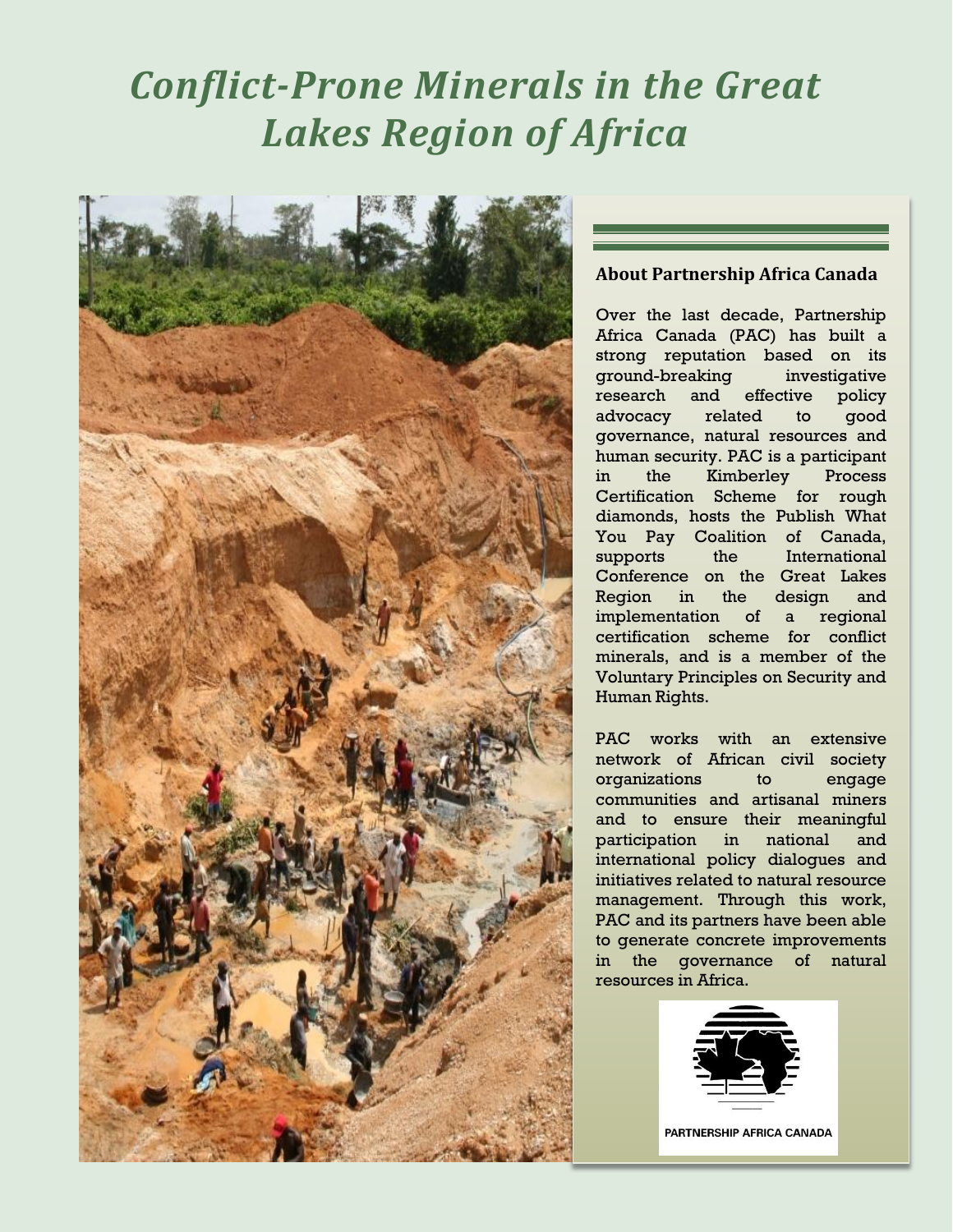# **Conflict-Prone Minerals in the Great Lakes Region of Africa**

The Great Lakes Region of Africa is abundant in natural resources, including high-valued minerals such as tin, tantalum, tungsten and gold, which are important components of everyday products like cell

phones, iPods, refrigerators, jewelry, airplane components, automobiles and more.

For decades these minerals have been used by artisanal miners in the Great Lakes Region of Africa as a primary source of income. Over one million artisanal and small scale miners in the Democratic Republic of the Congo depend on the informal mineral trade alone, and although artisanal mining is characterized by low financial returns and heightened health and safety risks, a lack of alternative livelihoods continues to fuel the trade.



The informal artisanal sector is also prone to corruption and criminality, and for years minerals such as tin,

tantalum, tungsten and gold, have been used by armed groups in the DRC and neighbouring countries as a source of financing. Furthermore, control over these lucrative natural resources has become a source of conflict, with armed groups fighting to retain access. Many of these groups have been accused of committing serious human rights violations, including forced slavery and sexual violence.

# **Efforts to Curb the Illegal Exploitation of Minerals**

Acknowledging the impact of the illegal exploitation of minerals on the ongoing social and political crises in the Region, the Heads of State of the International Conference on the Great Lakes Region (ICGLR) have committed to concretely action through the *Regional Initiative against the Illegal Exploitation of Natural Resources (RINR)*.

The *RINR* is comprised of six tools:

- 1. A regional mineral tracking and certification scheme.
- 2. The harmonisation of mining legislation in the 11 member states.
	- 3. The creation of a database to track the trade in minerals in the region.
	- 4. The formalization of artisanal and small-scale mining.
	- 5. The establishment of a whistleblowing mechanism.
	- 6. The promotion of the Extractive Industry Transparency Initiative (EITI).

These efforts focus on four minerals that have been selected for their conflict sensitivity: tin, tantalum, tungsten (referred to as the 3 Ts) and gold. These are the same four minerals designated as 'Conflict Minerals' under the US Dodd-Frank act, and the same four minerals covered by the OECD *Due Diligence Guidance for Responsible Supply Chains of Minerals from Conflict-Affected and High-Risk Areas*.

The ICGLR sets the standards for certifying conflict-prone minerals in the Great Lakes region. These are fully compliant with the OECD Guidance. The ICGLR Regional Certification Mechanism constitutes the in-region implementation of the regional standards and the OECD Guidance. As the overall, regional umbrella, the ICGLR's standards and procedures are harmonized with existing certified trading initiatives and have accommodated traceability schemes such as ITRI's Tin Supply Chain Initiative (iTSCi).

*ICGLR Member States*

*Angola*

*Burundi*

*Central African Republic*

> *Democratic Republic of Congo*

> > *Kenya*

*Republic of Congo*

*Rwanda*

*Sudan*

*Tanzania*

*Uganda*

*Zambia*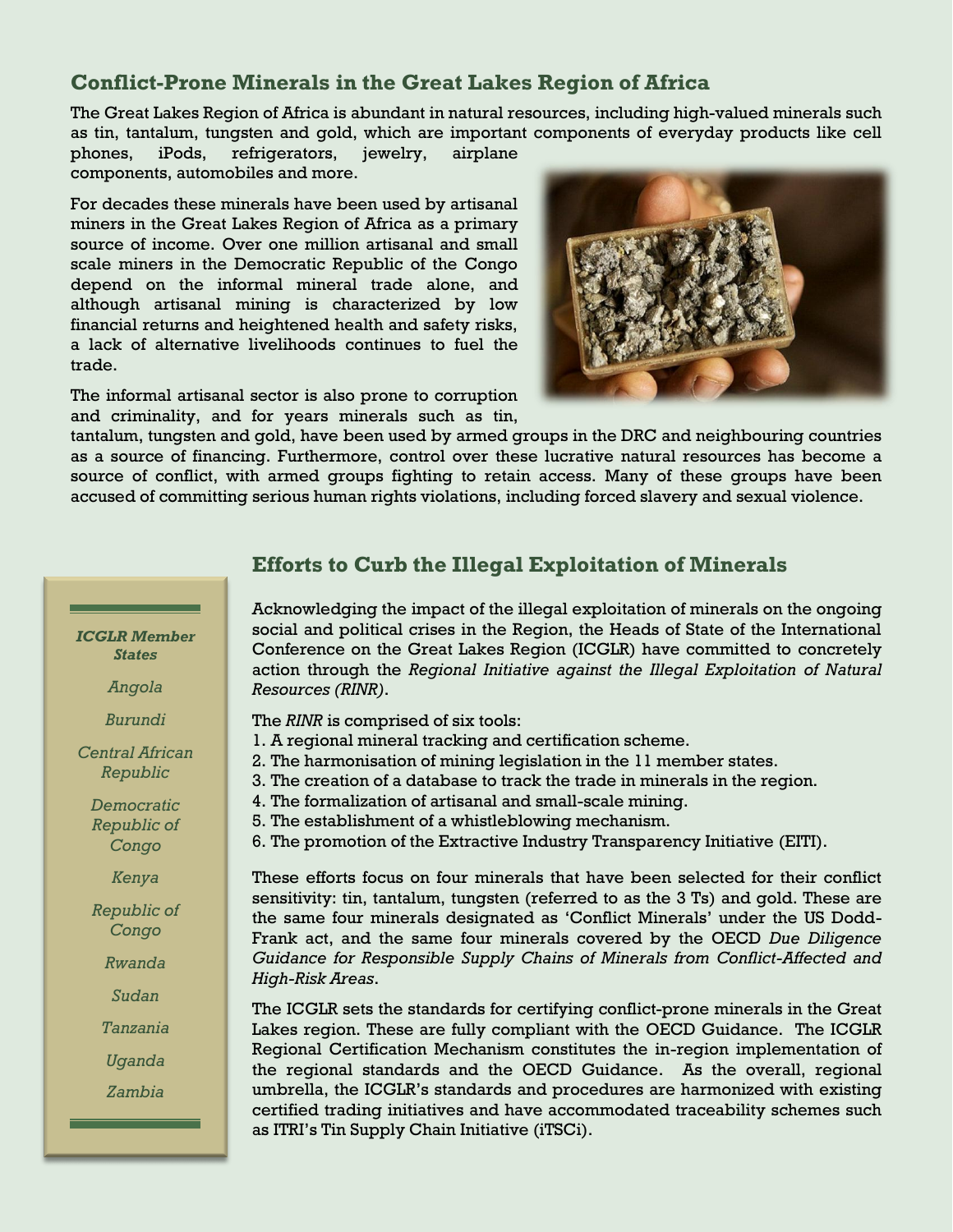Central to the ICGLR's Regional Certification Mechanism are transparency, and verification and monitoring processes that consist of third-party audits and an overarching Mineral Chain Auditor. Together, these provide rigorous and independent oversight of the system and enable industry to meet its requirements under the Dodd-Frank legislation.

The ICGLR has been recognized by the G8 as a key body and instrument for tackling the illegal exploitation of, and trade in, natural resources in Africa. In July 2011, the US State Department publically acknowledged and encouraged the efforts of the ICGLR and its eleven member states.

## **Partnership Africa Canada's Programme on the Great Lakes Region**

Partnership Africa Canada (PAC) was invited by the International Conference on the Great Lakes Region (ICGLR) to act as an advisor in 2005 and has since played a vital capacity building role for the institution in its efforts to tackle the illegal mineral trade. In April 2010, PAC presented detailed recommendations to the ICGLR for the creation of a regional certification mechanism for the targeted high-value minerals – coltan, cassiterite, wolframite and gold. PAC's proposals were accepted by the ICGLR and have now become the foundation for the RCM which was launched and endorsed by the ICGLR Heads of State at a special summit in Lusaka in December 2010.

Since the launch of the RCM, PAC's support to the ICGLR has been multifaceted, and has included: Developing the ICGLR mineral tracking database and facilitating data collection in-region; Facilitating technical capacity and training for the ICGLR Secretariat, ensuring sustainability of the RCM; Advising on the development of the ICGLR's Independent Mineral Chain Auditor; Providing direct support to ICGLR Member States to meet certification requirements.

PAC supports an independent regional civil society coalition on natural resources comprised of members representing the Kivus (DRC), Rwanda, Burundi and Uganda. They work to



promote the ICGLR Pact, to hold their own governments to the commitments they have made, to share experiences and to contribute to impact assessment, monitoring of tracking and certification and whistleblowing. Launched in August 2011, they held their first regional planning meeting in December 2011 in Kampala, Uganda.

## **A Comprehensive Approach**

#### *The Role of Women and Children in the Mineral Trade*

PAC supports a comprehensive approach to peacebuilding. PAC is planning to engage in further research to better understand how women and girls participate in the extractives sector in Eastern DRC, with the objective of identifying ways to minimize vulnerabilities and amplify potential opportunities unique to a conflict/post-conflict environment. It is critical to monitor how women and girls in particular are affected by the introduction of tracking and certification in their respective communities. Moreover, it is PAC's view that the implementation phase of the Regional Certification Mechanism provides an opportunity to implement relevant UN Security Council Resolutions related to Women, Peace and Security such as UNSCR 1325, 1820, 1888, 1889 and others to ensure that women and girls vulnerabilities in conflict/post-conflict settings are recognized and that their full participation in the implementation and monitoring of the Regional Certification Mechanism is encouraged.